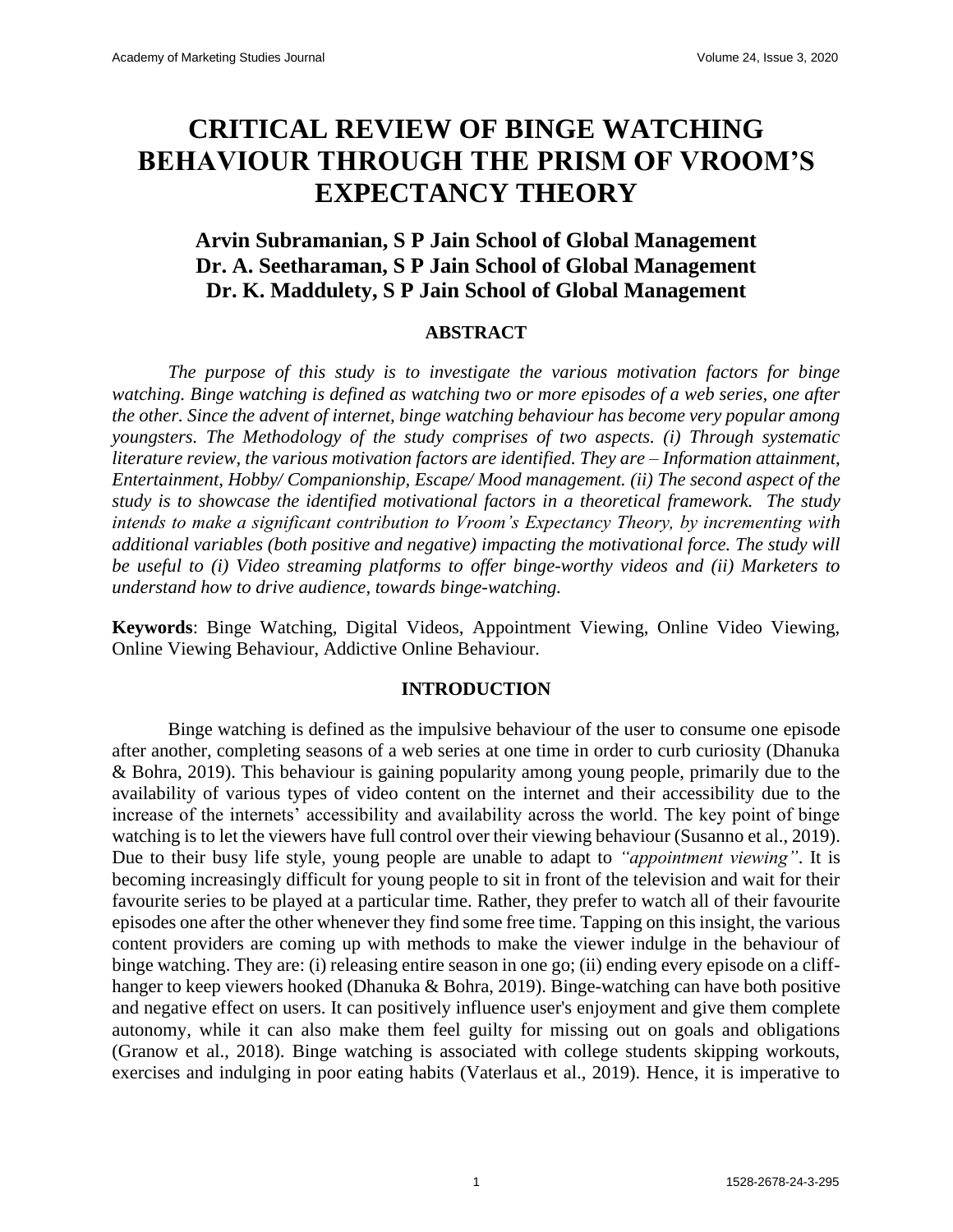investigate why users indulge in this behaviour, and the reasons behind its popularity. This study, will explore both positive and negative motivations of binge watching.

## **RESEARCH METHODOLOGY**

A critical review of literature available on the concept of binge watching was carried out in various databases of online journals. They were Google Scholar, EBSCO, DOAJ, Proquest, Sage Journals. For selecting an article to include in the study, the following criteria were followed. Firstly, the articles which were published in refereed journals were selected. Conference papers, thesis, unpublished work and dissertations were excluded. Secondly, the scope of the study is restricted to binge watching behaviour. Hence only search terms such as *"Binge Watching"* and *"Marathon Watching"* were used. To maintain the scope of the study, Various research studies done on other viewing habits such as appointment viewing, second screen viewing, live streaming, Mukbang watching etc. were excluded from this study. Thirdly, Binge watching is a very new phenomenon and the popularity of the behaviour has increased across the globe in the recent time. To maintain the relevancy, only the research studies done from 2018 are selected for the literature review. After the procedural selection criterion, 40 articles entered analytical stage. The selected articles are reviewed in the following method. (i) Major motivation factor, mentioned in the study is identified. (ii) The various gratifications provided by the motivation factor is explored. (iii) The negative factors mentioned in the study is analyzed. In the second part of the study, Vroom's expectancy theory is incremented based on the identified motivation factors and its impact on binge watching. For each motivation factor, a theoretical framework is constructed.

## **FINDINGS**

The behaviour of video watching has changed because of technology (Susanno et al., 2019). The internet has enabled users to access huge amounts of video content from across the world. Internet connections have enabled the delivery of media content anytime and anywhere, and are responsible for people binge watching (marathon watching) content in immediate succession with online streaming (Shim & Kim, 2018). Binge watching is very popular among users because it is a self-determined viewing behaviour. The user decides what to watch, when to watch and not the broadcasting schedule (Horeck et al., 2018). 88% of Netflix subscribers watch at least three episodes of the same program within one day (Shim & Kim, 2018). Although this can be viewed as a great technological development, binge-watching can have both positive and negative effect on users. It can positively influence user's enjoyment and give them complete autonomy, while it can also make them feel guilty for missing out on goals and obligations (Granow et al., 2018). Binge watching can lead to dysfunctional technology use and diverse mental health conditions (Flayelle et al., 2020). High frequency binge watching also leads to negative outcomes such as loss of control and dependency (Anozie, 2020). Excessive binge-watching leads to disturbances in one's personal life like becoming anti-social, having an increased emotional sensitivity, a disrupted sleep cycle and other health issues (Dhanuka & Bohra, 2019). Through the analysis of the selected literature, it can be found that there are four major motivation factors for binge watching behaviour. They are – Information Attainment, Entertainment, Companionship/Hobby and Escape/Mood Management.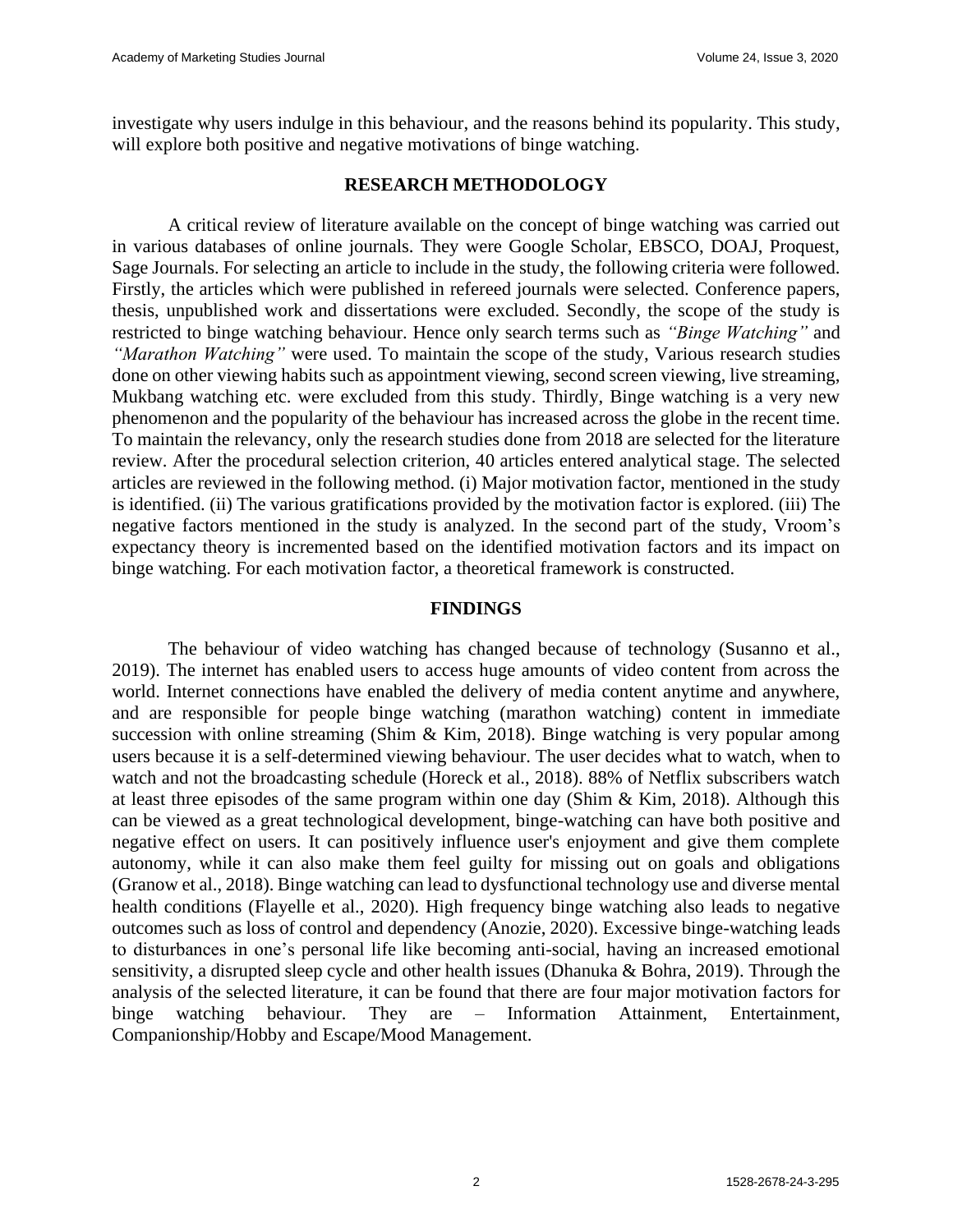#### **Information Attainment**

Many previous studies in this area suggest that one of the key reasons why users watch content for longer time periods is to learn new skills and information from the internet. Jones et al. (2018) in their study, found that users who binge watch often return back to their real life, learning new insights to make their own lives better. Sharma (2020) in their study, note that binge watching helps users to expand their mindset, acquire different viewpoints and gain new perspectives. Gänßle & Kunz-Kaltenhaeuser (2020) in their study, find that users who accumulate knowledge from media content, binge watch to acquire knowledge faster. They fear that if they leave a gap between one session and another, they would forget details or miss the story line. One of the biggest fears among internet users who binge watch is the fear of missing out. Users have a constant feeling of anxiety, dissatisfaction and unhappiness when their peers consume different content and share details about it, on social media. Steiner  $\&$  Xu (2020) in their study, mention that one of the primary reasons for binge watching for users is cultural inclusion. Users want to be aware of the shows, content, new information, so that they can be a part of the group discussions in their office or other gatherings. They binge watch new shows, serials, documentaries to gather new information to share and discuss with their network.

Video streaming platforms must come up with effective solutions, for users to overcome their fear of missing out on their favorite web shows. Netflix, a popular OTT video streaming platform, constantly sends notifications to its users regarding the release of its new shows (Behera et al., 2019). This is a great solution to keep users informed about and aware of their favorite shows. The major video streaming services such as Netflix, Amazon and Hulu have all evolved to be global services. For instance, Netflix has nearly 100 million global subscribers residing outside the United States, its country of origin (Lobato, 2018). Users now get access to international content in various languages. There may be a problem with information transfer to users, due to language barriers. An effective solution to this problem is the localization of international content. Netflix is directly working with local users from the region to add subtitles for the content in their own language so that the local flavor is retained (Pedersen, 2018). Also, given the busy lifestyle of users, the urge to binge watch video content and learn about new updates and information, can arise at anytime and anywhere. Impulsivity is a salient factor in binge watching, leading to it being an automatic behaviour (Walton-Pattison et al., 2018). Video platforms should be able to satisfy users on this front. Those who engage in binge watching, do so on various platforms such as mobiles, TVs, computers, laptops, iPads and tablets (Merrill Jr & Rubenking, 2019). Therefore, video streaming platforms must ensure the availability of their content in all such interfaces.

#### **Entertainment**

Researchers note that the new technology developments in the video streaming services on the internet have given viewers a sense of control over their entertainment. Users are starting to move from television sets and cinema theatres towards internet to binge watch for seeking sensation and entertainment. Gangadharbatla et al. (2019) in their study, find that the factors which predict users' intention to binge watch, are the addictive nature of the content and its entertainment value. In their study, Steiner and Xu (2018) establish that catching up and binge watching the episodes of a past series before the release of new episodes, is a convenient and empowering form of entertainment. Users in their study explain the various uses of binge watching, such as i) using binge watching to unwind, relax and fall to sleep ii) playing familiar programs in the background as *'background music'* while multi-tasking. Shim & Kim (2018) in their study found that users are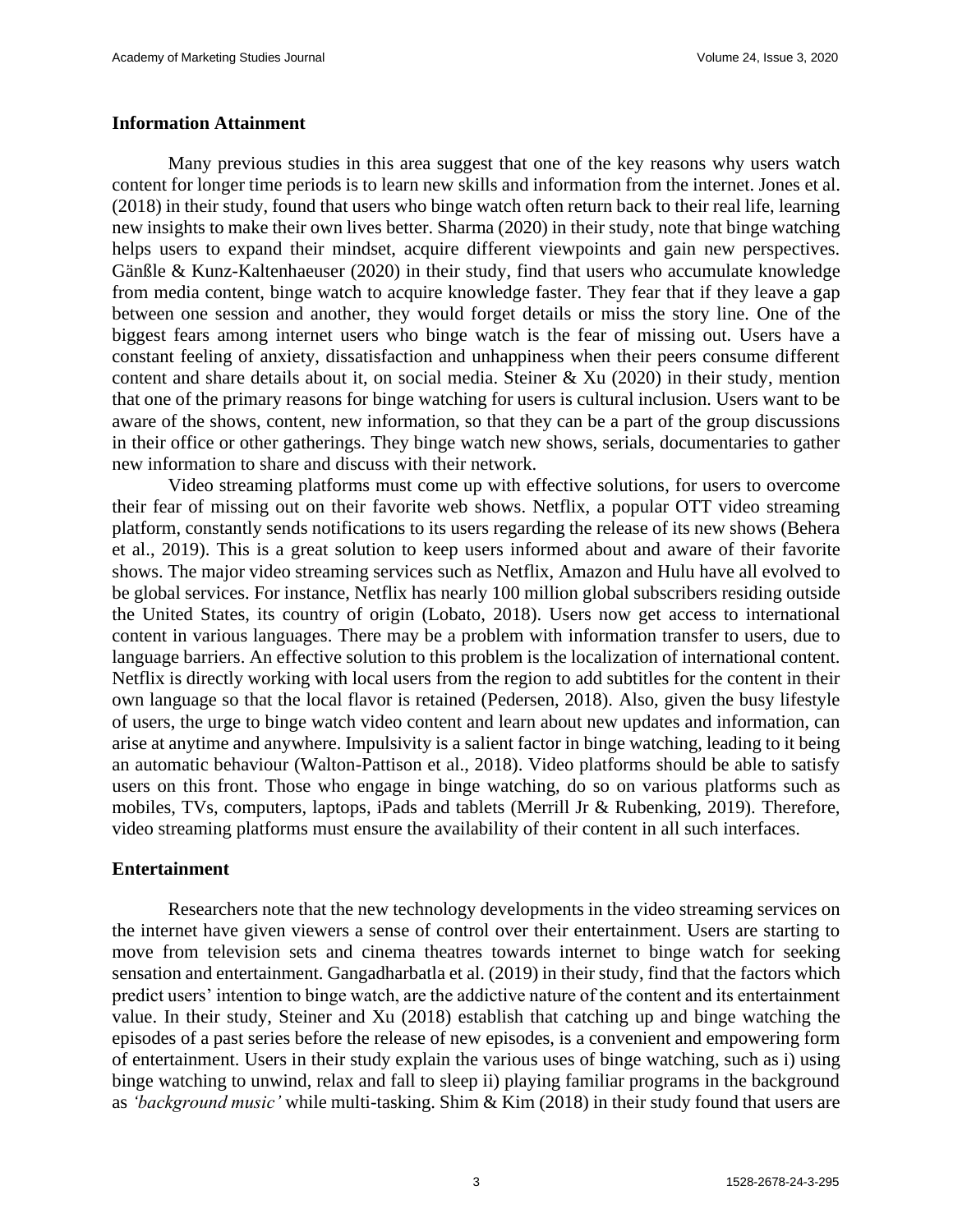driven by entertainment to indulge in binge watching behaviour. The study further adds that the amusement of having unrestricted access to content, enables them to watch continuous videos and get entertained at their own convenience.

Users crave for good narratives and audiovisual content to satisfy their entertainment needs. The best way to attract users to binge watch is by providing entertainment, through original content of high quality, that is available for immediate consumption (Sobral, 2019). Binge watching allows users to consume more content per unit time. This makes users deplete the available video catalogue in the platform, resulting in reduction of interest on binge watching. User's interest can be renewed by the platform by sending out well crafted, personal recommendations of content to them **(**Godinho de Matos & Ferreira, 2018). Noting the globalization of the video streaming platforms, content appropriate in one country may not be appropriate in another. This may lead to user's binge watching inappropriate and unsuitable video content. But the efforts to establish protections will be challenging in today's digital media and communications landscape (Mamat et al., 2020). Users have indefinite access to uncensored dramas and movies through video streaming platforms. This can potentially harm people and create negative impacts on society, especially on children and teenagers (Isa et al., 2019). Entertainment is a great gratification but the video streaming platforms should not expose users, to inappropriate content. To address this issue, major OTT Players like Voot, Hotstar, Netflix, Eros Now, Alt Balaji, Zee5 and Jio agreed in 2019 to self-censor their content in India in order to tackle this sensitive issue (Fitzgerald, 2019). Such initiatives from video streaming platforms will help in safeguarding their users from unsuitable content.

## **Companionship/ Hobby**

One common feature among binge watchers, is that they relate to the on-screen characters and discuss about them with their friends and online groups (Jones et al., 2018). Tukachinsky & Eyal (2018) in their study, find that Binge-watchers actively engage with content, at both emotional and cognitive levels. They develop deeper meaningful bonds with onscreen characters. They continue to binge-watch, because they engage in deep reflection with these characters and not just merely get entertained by them. However, Walter et al. (2018) state that when viewers indulge in fast-paced *'marathon viewing'*, in order to complete the video series within a specific time - they connect lesser with the *'on screen'* characters.

Binge watchers wish to be complemented every single episode, to travel along the storylines across multiple episodes. They wish to be left with unresolved questions at the end of each episode, leaving them filled with suspense. This kind of content, will increase their expectations about outcome (Flayelle et al., 2019). The type and quality of the narrative, along with storyline is the most influential factor, in driving binge watching behaviour. Common storyline across episodes and complex narratives engage users on a higher level. Factors such as relativity, originality, attractiveness of story and its characters, influence binge watching behaviour (Flayelle et al., 2019).

Individuals binge watch TV series, to avoid getting the thoughts of being *'lonely'* and the feeling of missing their companions. The video series acts as their companion in solitary moments (Starosta et al., 2019). Users should be able to relate to the characters inside the TV series, in order to see them as their companion. However, when video streaming platforms offer various foreign content, users will find it difficult to stay connected to the characters. The solution, is to maintain the region's cultural relevance like language, customs and practices. Video streaming platforms like Netflix have grown globally in the era of video streaming and binge watching. However, in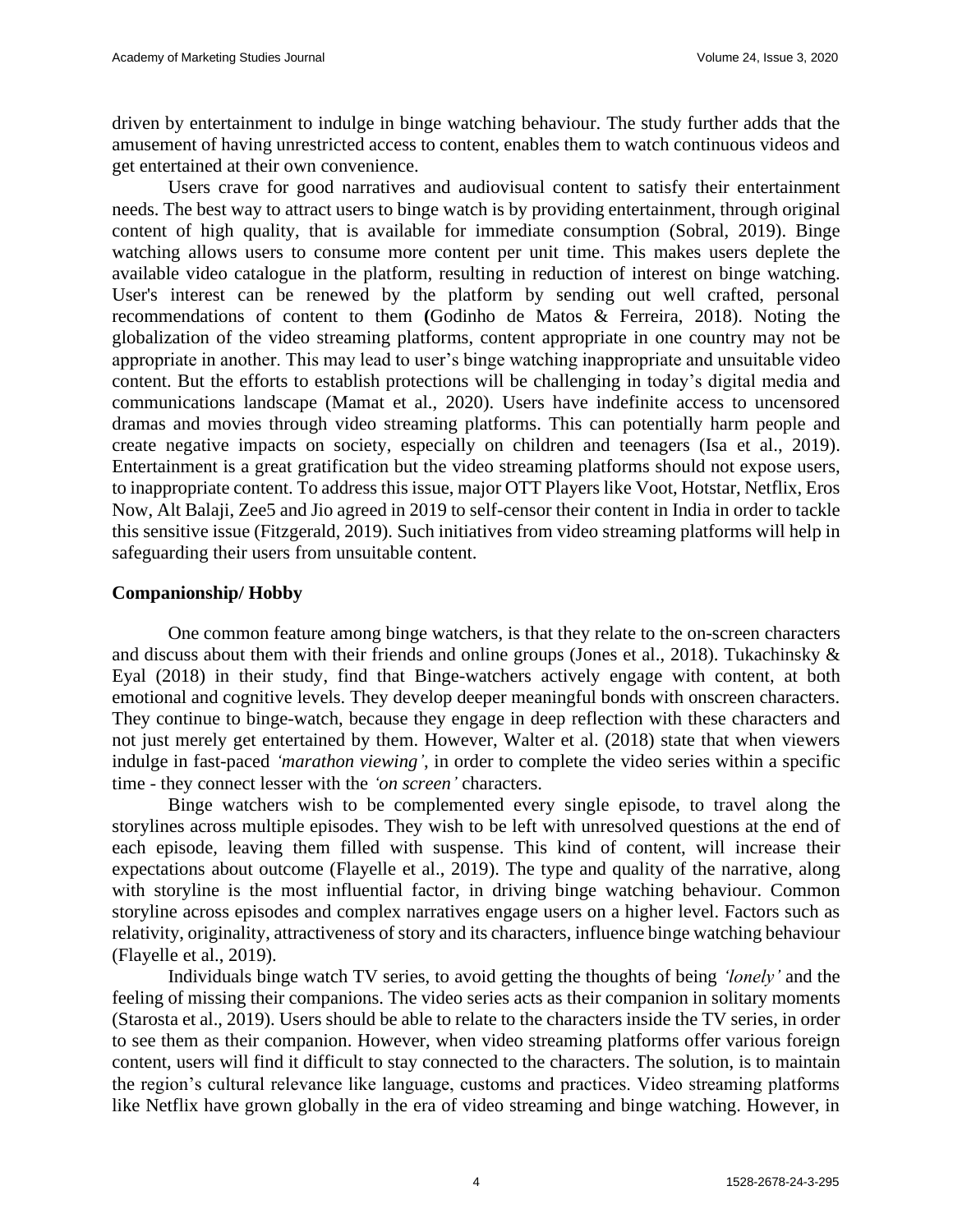the process of a global expansion, it is important to note how relevant, they are with local tastes (Pedersen, 2018). In strategically important markets, Netflix has invested resources to understand local content preferences (Lobato, 2018). Initiatives like setting up local teams to understand regional markets, will help the streaming platforms significantly.

Binge watching, as a pastime activity is a fulfilling experience for users. However, binge watching can be an unfulfilling experience for users when linked with loneliness and depression (Merikivi et al., 2018). Like other habits, binge watching should be done in control. Keeping the health and safety of their users in mind, video streaming platforms should come up with features to safeguard them from addiction. As a solution, platforms should come up with features such as (i) Sending notifications for users, to take a break from binge watching, (ii) Setting up screen timers during a binge-watching session, to alarm the users on the time spent by them, (iii) Limiting the number of videos, a user can watch on a single session. To prevent lifestyle related disorders, users should limit their binging behaviour (Dixit et al., 2020).

#### **Escape/ Mood Management**

Binge watching as a behaviour, is often considered as an escape technique, by users to move away from reality. Starosta et al. (2019) state that Frequent binge watchers have the motivation to escape from reality. Susanno et al. (2019) also found that users resort to binge watching to temporarily escape from their problems and worries, as it gives them an opportunity to escape to a different world. Rubenking et al. (2018) in their study, reveal that users indulge in binge watching to manage their mood and relax. *"Binge watching"* is considered by them, as a reward to repair their mood after a long and tiring day. Starosta et al. (2019) also find that people characterized by an escape motivation, have the highest likelihood of getting into binge watching behaviour. This is because binge watching, act as a tool to regulate their negative emotions. The study also finds that people with escape motivation also have the most negative gratifications from binge watching. Users who spend hours watching one episode after another, lose control over time and end up with the non-fulfilment of their duties. Erickson et al. (2019) in their study, found evidence that Binge-watching facilitates in transporting a user to an imaginative world, and helps user develop a para-social bond with the onscreen character.

Users turn to binge watching to manage their mood and help them to distract from reality. For this purpose, the content that the user chooses to watch is critical. If the content does not compliment the user's need for mood management, the user will not be satisfied with the bingewatching experience. Binge watching takes a lot of the user's time, which can be disconcerting on occasion (Merikivi et al., 2018). Jones et al. (2018) in their study, found the following critical features about binge watchers. (i) Through binge watching, users are immersed into the world of the onscreen characters. They identify with them and transport their personal concerns for them. (ii) Binge watchers lose the track of time, in reality. They calculate time by the number of episodes, they watch. They even sacrifice their sleep to continue binge watching a video series. (iii) Binge watchers, find it difficult to cope up with the end of a video series. They end up disappointed about not being able to binge watch the series and escape into the alternative world. This allows them to immortalize the on-screen characters and events in their own lives.

Binge watching is led by the motivation to find out what happens next, in a pursuit of the imaginative world. Users get captivated by the narration, while they unravel the mysteries. But narrative completion is about being self-aware in the process, being cognizant in the approach, measure the travel and acquire knowledge out of it (Pittman & Steiner, 2019). Users should indulge in narrative escape, without getting addicted and getting completely lost from reality. However,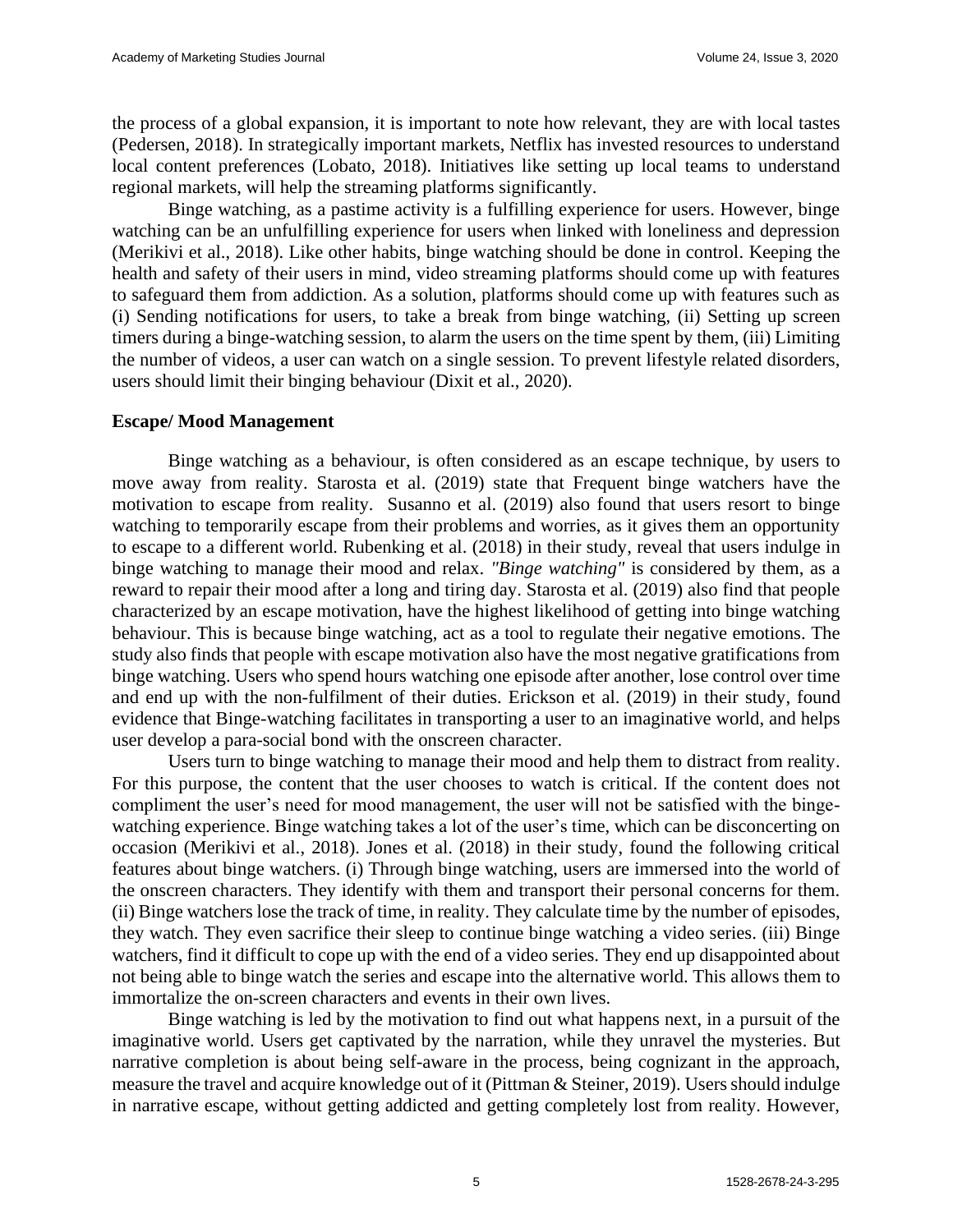high engagement in binge watching is different from problematic binge watching. Binge watching which is a popular leisure activity, cannot be generalized as an addictive disorder (Flayelle et al., 2018).

#### **DISCUSSION**

## **Vroom's Expectancy Theory**

Victor Vroom's Expectancy theory is used to measure user's motivation force towards an activity. It provides a mechanism to measure motivation, through a specific calculation method. Using this theory, the motivations to binge watching can be investigated. There are four variables that impacts an individual's motivation. They are (i) Effort; (ii) Performance; (iii) Outcome; and (iv) Personal goal. The relationship between these variables form the crux of the Vroom's Expectancy Theory. The relationship between how an individual's effort, results in good performance forms Expectancy. The relationship between how an individual's performance, results in good outcomes forms Instrumentality. And how the individual values the outcome, in relation to his personal goals and ambition forms the Valence. The Motivation force of an individual is the product of the multiplication of Expectancy, instrumentality and valence (Parijat & Bagga, 2014). However, through the review of literature, it is found that users experience both positive and negative motivations to indluge in binge watching activity. Therefore, in addition to the existing variables, new additional variables must also be presented to showcase the factors, that drive a user to binge watch. This study, proposes three additional variables to the existing expectancy theory. They are (i) Risk Perception; (ii) Risk validation; (iii) Risk Realisation. This study, thus intends to contribute to the existing Vroom's expectancy theory by incrementing with new variables and providing new utility to the theory among internet audience (Zhou et al., 2017).



## **FIGURE 1 VROOM'S EXPECTANCY THEORY**

## **Modified Vroom's Expectancy Theory**

There are two types of motivation variables in this modified theory, Positive Motivation variables, drive a user by motivating through the benefits that one can achieve because of performing an activity. Negative motivation variables drive a user by creating a fear of the negative impacts caused, due to not performing the activity. The positive and negative variables of this theory is further explained by the various factors that motivate a user to indulge in binge watching behaviour in this study. From the review of the available literature, the below motivation variables are identified, showcased and discussed in the prism of this theory.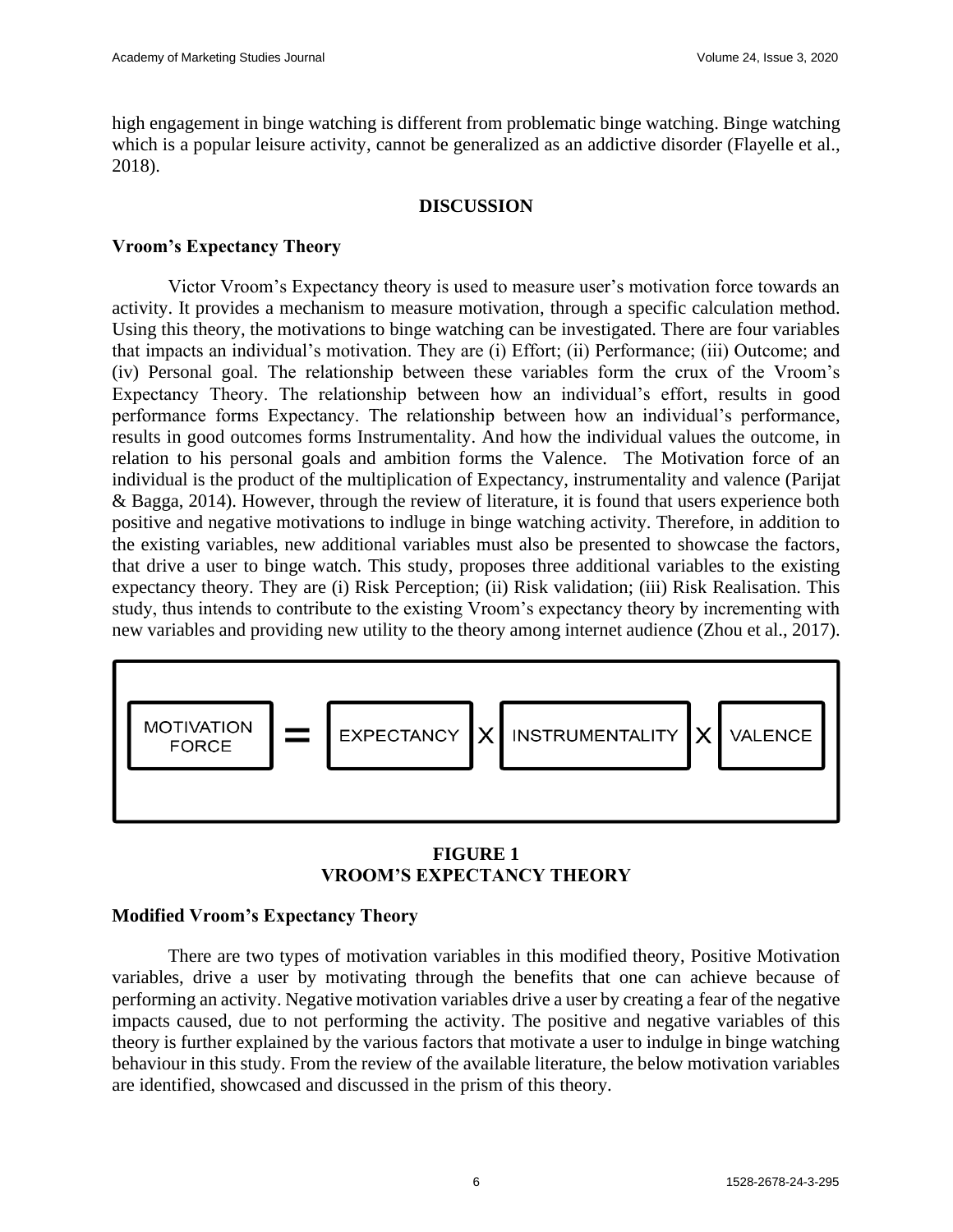

**FIGURE 2 MODIFIED VROOM'S EXPECTANCY THEORY**

# **Information Attainment**

The users are positively motivated to binge watch, to share information to their peer group and attain a status enhancement. The fear of missing out on information, also motivates users to indulge in binge watching. The risk of not being able to participate in social interactions because of not being informed, drives a user towards binge watching behavior. The motivation to binge watch, through information attainment is explained in the figure below.



**FIGURE 3 MOTIVATION THROUGH INFORMATION ATTAINMENT**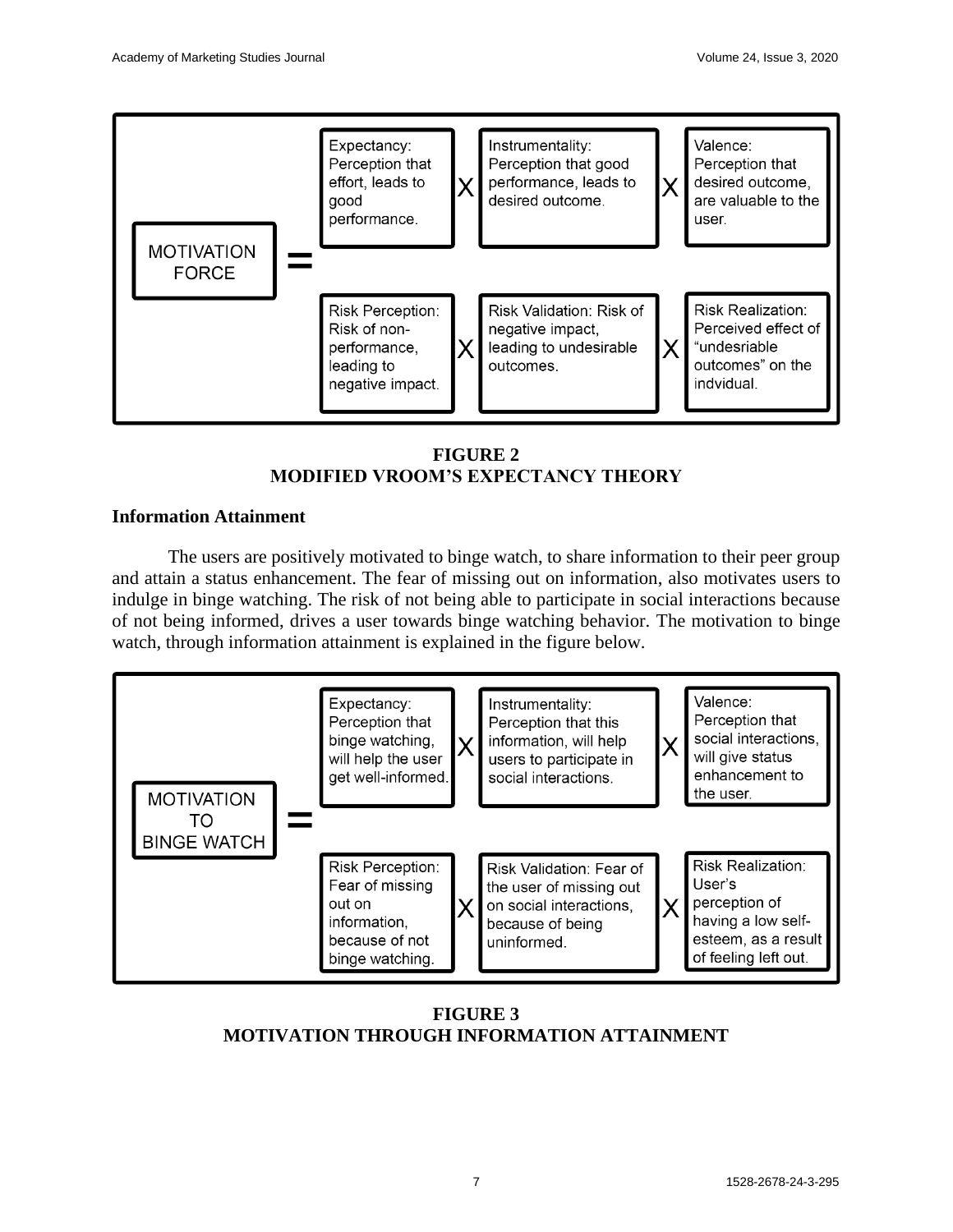## **Entertainment**

The users are positively motivated to attain a perceived influence as a *"superfan"*, by binge-watching new shows before others. The fear of not watching enough content, also motivates users to binge watch. After paying for subscription and getting access to a huge content bank, the user is motivated to binge watch to avail services and make the most of their subscription. The motivation to binge watch, through entertainment is explained in the figure below.



# **FIGURE 4 MOTIVATION THROUGH ENTERTAINMENT**

## **Companionship/Hobby**

The users are positively motivated to binge watch, to relate to online characters and imbibe good traits from them. The fear of coping with loneliness, also motivates users to binge watch. The risk of developing negative emotions due to missing out on having a companion, drives a user towards binge watching behavior. The motivation to binge watch, through companionship/hobby is explained in the figure below.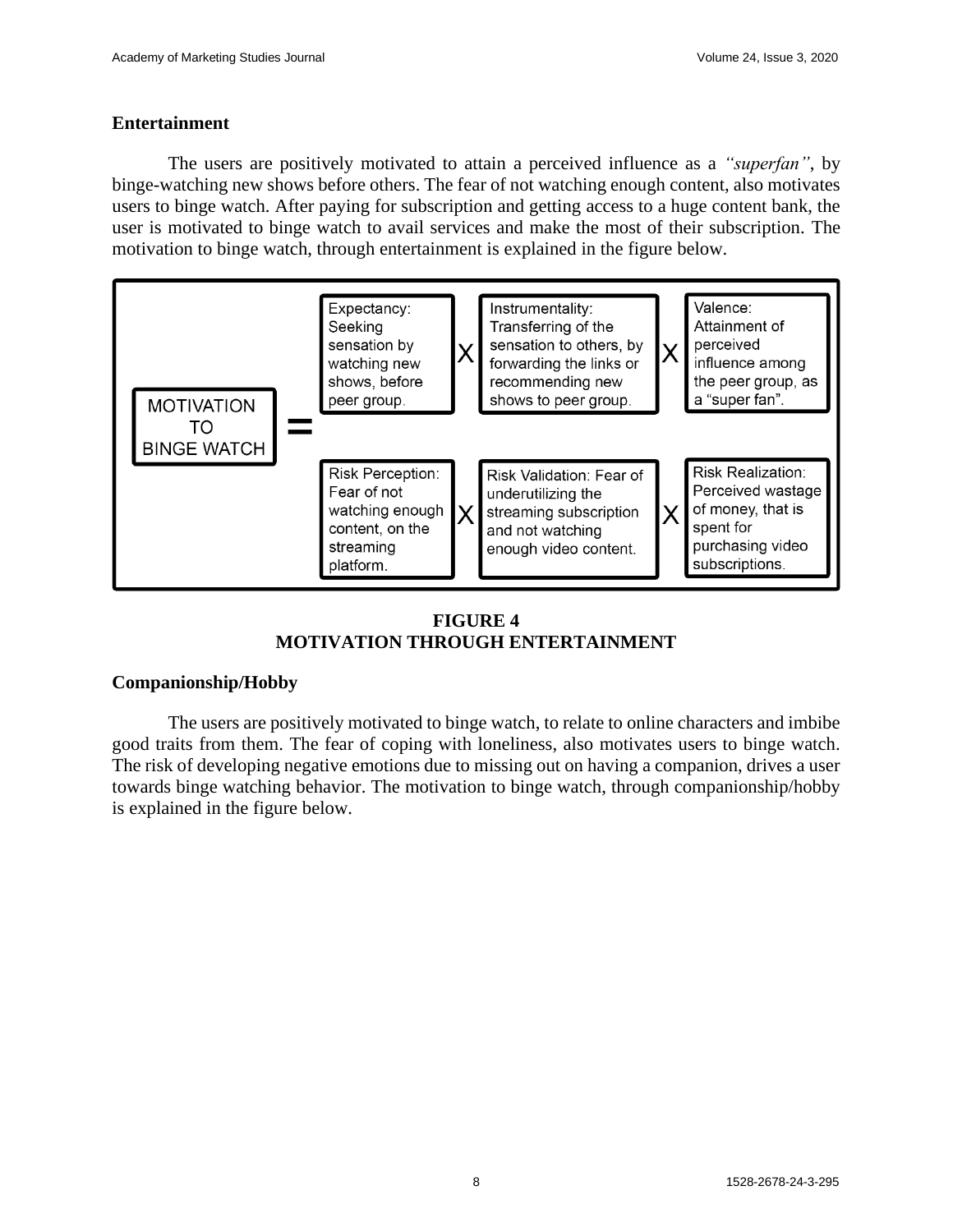

**FIGURE 5 MOTIVATION THROUGH COMPANIONSHIP/HOBBY**

# **Escape/ Mood Management**

The users are positively motivated to distract from reality and change their mood by binge watching. The fear of stress management, also motivates users to indulge in binge watching. The risk of mismanaging stress and getting negative health effects, also motivates user to binge watch. The motivation to binge watch, through escape/mood management is explained in the figure below.



**FIGURE 6 MOTIVATION THROUGH ESCAPE/ MOOD MANAGEMENT**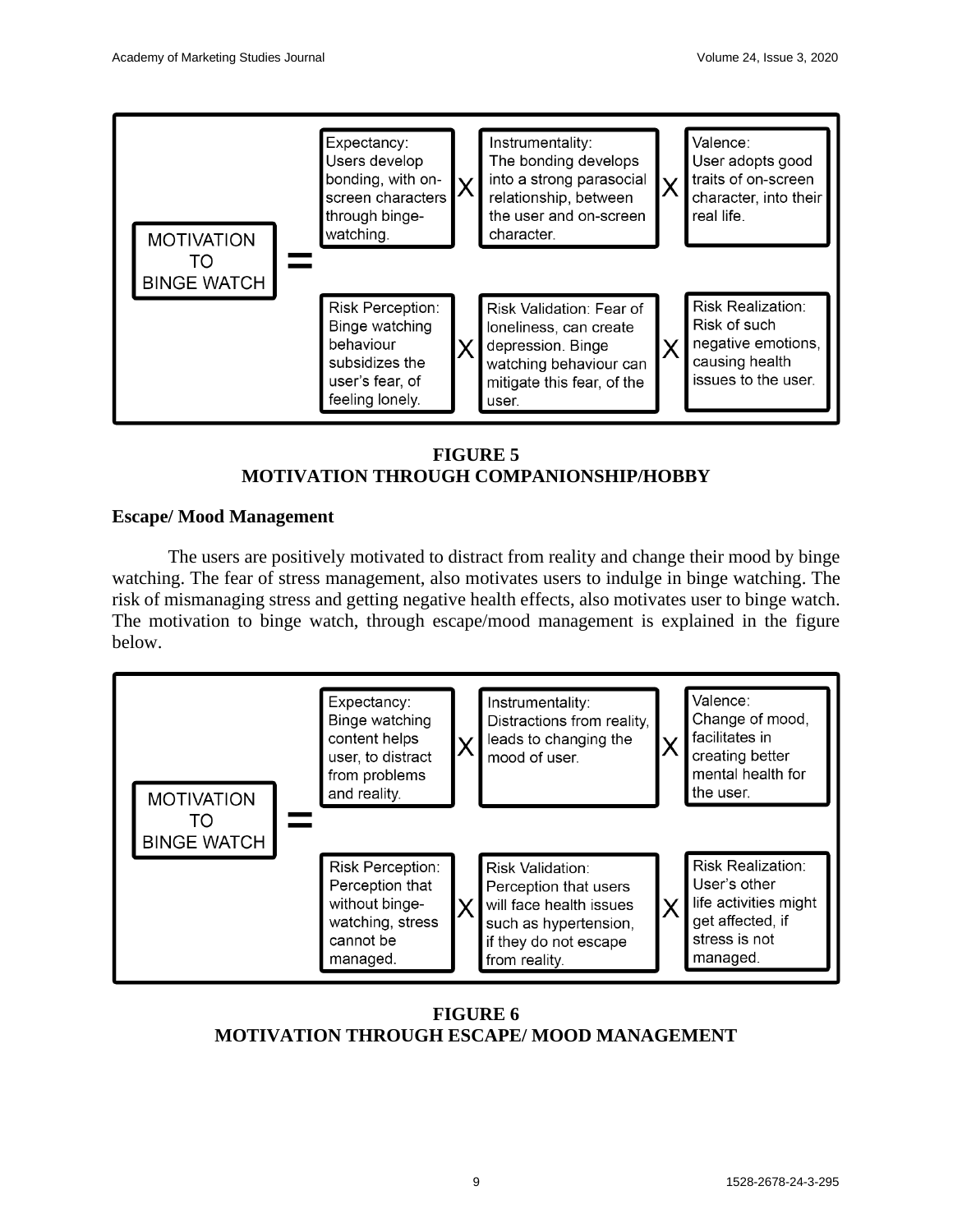#### **LIMITATIONS**

The literature studied is completely based on secondary data. Secondary data may become obsolete over time. The future research can make use of primary data through surveys, focus group discussions and validate the impact of various motivational factors for binge watching.

#### **CONCLUSION**

This study establishes the four main motivation factors that drive a user to binge watching through systematic literature review. They are information attainment, companionship/hobby, entertainment, escape/mood management. The various positive and negative aspects of motivations were also discussed through Vroom's Expectancy theory. To attract users towards binge watching, Video Streaming platforms should localise foreign content through subtitles and regional sensibilities. Though binge watching serves as a good option to escape from reality, but an addiction to binge watching can cause various health issues such as depression, anxiety and insomnia. To attract more users, video streaming platforms should come up with original content and shows. To erase the fear of missing out on their favourite content, platforms should come up with features such as *"reminder notifications"*. To prevent users from binge watching unsuitable and inappropriate content, video platforms should set up stronger content regulations.

#### **REFERENCES**

- Anozie, V. (2020). Effects of Emotion on Binge-Watching. *Modern Psychological Studies*, *25*(1), 9.
- Behera, R., Gunasekaran, A., Gupta, S., Kamboj, S., & Bala, P. (2019). Personalised Digital Marketing Recommender Engine. *Journal of Retailing and Consumer Services*, *53*, 101799.
- Da Costa, J.C.R. (2019). Binge-Watching. Journal for Social Thought, *3*(1).
- Dhanuka, A., & Bohra, A. (2019). Binge-Watching: Web-Series Addiction amongst Youth. *The Management Quest*, *2*(1).
- Dixit, A., Marthoenis, M., Arafat, S.Y., Sharma, P., & Kar, S.K. (2020). Binge watching behavior during COVID 19 pandemic: A cross-sectional, cross-national online survey. *Psychiatry Research*.
- Erickson, S.E., Dal Cin, S., & Byl, H. (2019). An Experimental Examination of Binge Watching and Narrative Engagement. *Social Sciences*, *8*(1), 19.
- Fitzgerald, S. (2019). Over-the-Top Video Services in India: Media Imperialism after Globalization. *Media Industries Journal*, 6 (2).
- Flayelle, M., Maurage, P., Di Lorenzo, K.R., Vögele, C., Gainsbury, S.M., & Billieux, J. (2020). Binge-watching: What do we know so far? A first systematic review of the evidence. *Current Addiction Reports*, *7*(1), 44-60.
- Flayelle, M., Maurage, P., Karila, L., Vögele, C., & Billieux, J. (2019). Overcoming the unitary exploration of bingewatching: A cluster analytical approach. *Journal of Behavioral Addictions*, *8*(3), 586-602.
- Flayelle, M., Maurage, P., Vögele, C., Karila, L., & Billieux, J. (2018). Binge-watching engagement as determined by motivations, impulsivity and emotional reactivity: A cluster analytic approach. *Alcoholism: Clinical & Experimental Research*, *42*, 81A.
- Flayelle, M., Maurage, P., Vögele, C., Karila, L., & Billieux, J. (2019). Time for a plot twist: Beyond confirmatory approaches to binge-watching research. *Psychology of Popular Media Culture*, *8*(3), 308.
- Gänßle, S., & Kunz-Kaltenhaeuser, P. (2020). What drives binge-watching? An economic theory and analysis of impact factors. *Ilmenau Economics Discussion Papers, No. 138.*
- Gangadharbatla, H., Ackerman, C., & Bamford, A. (2019). Antecedents and consequences of binge-watching for college students. *First Monday*.1.
- Godinho de Matos, M., & Ferreira, P. (2018). Binge yourself out: The effect of binge watching on the subscription of video on demand. *Available at SSRN 3045568*, 1-38.
- Granow, V.C., Reinecke, L., & Ziegele, M. (2018). Binge-watching and psychological well-being: Media use between lack of control and perceived autonomy. *Communication Research Reports*, *35*(5), 392-401.